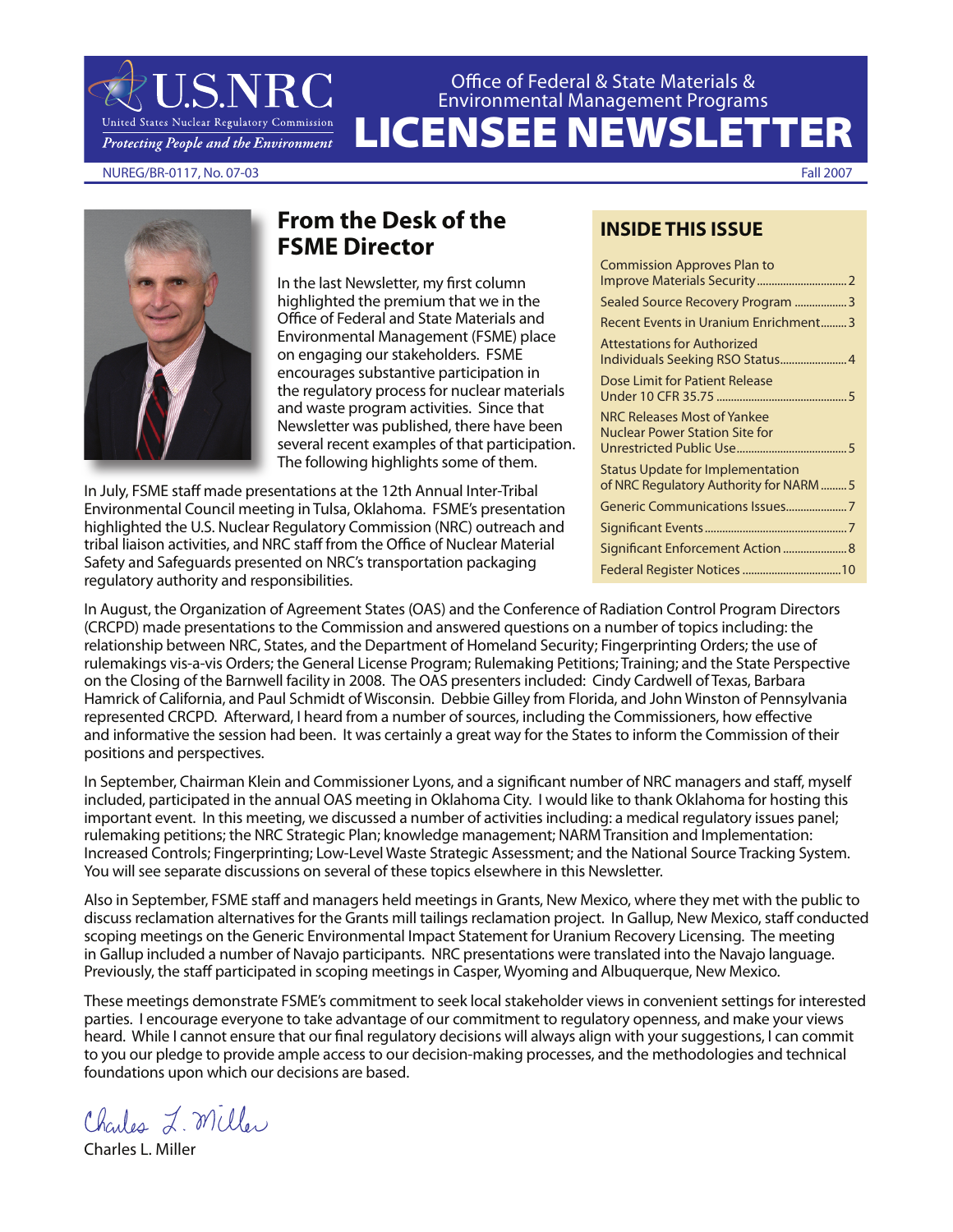## **COMMISSION APPROVES PLAN TO IMPROVE MATERIALS SECURITY**

The Commission has approved an "Action Plan" to improve the security of byproduct materials. The Action Plan was developed in response to an investigation conducted by the U. S. Government Accountability Office (GAO) in early 2007, which identified vulnerabilities in the U.S. Nuclear Regulatory Commission (NRC) materials licensing process.

In the investigation, GAO staff used the name of a bogus company to apply for and obtain a valid NRC license, authorizing the possession of portable gauges containing radioactive sources. The GAO staff then modified the license using computer software to make it appear that a much greater number of gauges was authorized than allowed by the original license. When the NRC was notified of the investigation by GAO in late May 2007, NRC suspended issuance of new materials licenses for about two weeks, and implemented interim procedures which required on-site inspections or in-office meetings for new materials license applicants. (Exceptions may be made for applicants who already possess an NRC or Agreement State license.) NRC also notified the Agreement States of GAO's findings.

NRC has made numerous security improvements since 2001, but the improvements have focused on higher risk sources. The GAO investigation involved small, lower risk sources in portable gauges, which are subject to security requirements less stringent than higher risk sources.

When members of the U. S. Senate were notified of the GAO investigation, a Senate hearing was held on July 12, 2007, entitled "Dirty Bomb Vulnerabilities: Fake Companies, Fake Licenses, Real Consequences." NRC and GAO testified at the hearing. The hearing highlighted concerns that a terrorist organization might be able to obtain a license and radioactive material under false pretenses. In conjunction with the hearing, GAO and the Senate staff made recommendations to improve the security of the NRC materials licensing process.

Following the Senate hearing, the Commission directed the NRC staff to develop an Action Plan to address needed changes to improve the security of the NRC materials licensing process, to provide appropriate strategies for aligning Agreement State licensing with recommended changes, and to arrange an independent review of vulnerabilities in NRC's materials licensing process. The staff submitted the Action Plan to the Commission

on August 25, 2007, and the Commission met to discuss it in an open meeting on September 4, 2007.

The Action Plan includes the following elements:

- An external review, by an independent panel of experts, of vulnerabilities in NRC's materials licensing process, and reevaluation of "goodfaith" presumptions in the licensing process.
- Development of revised pre-licensing procedures to assure that license applicants are legitimate organizations.
- Formation of a Materials Program Working Group, to include both NRC and Agreement State staff members, to address short-term and long-term security issues in the materials licensing process; including prevention of unauthorized transfers of radioactive material, prevention of counterfeiting of licenses, improving security of generally licensed devices, and coordination with Agreement States.
- Inclusion of Category 3 sources (as defined by the International Atomic Energy Agency), and possibly smaller sources, in the NRC National Source Tracking System (NSTS), already under development.
- Expansion of the NRC Web-Based Licensing System, already under development, to allow on-line verification of NRC and Agreement State licenses, and to contain an interface with the NSTS.
- Consideration in the current general license rulemaking of whether certain sources should be specifically licensed rather than generally licensed.

The Action Plan envisions both short-term and long-term actions, with some actions being taken within a few months, and others extending out two or more years. The Action Plan (SECY-07-0147, August 25, 2007) may be viewed on the NRC web site at: http://www.nrc.gov/reading-rm/ doc-collections/commission/secys/2007.

The Commission approved the Action Plan on September 18, 2007. In approving the plan, the Commission identified the most pressing issues as trustworthiness of applicants for new licenses and authenticity of transactions involving licensees. The Commission emphasized the need for implementation of the Action Plan in a timely manner. Licensees will be kept informed of activities related to the plan.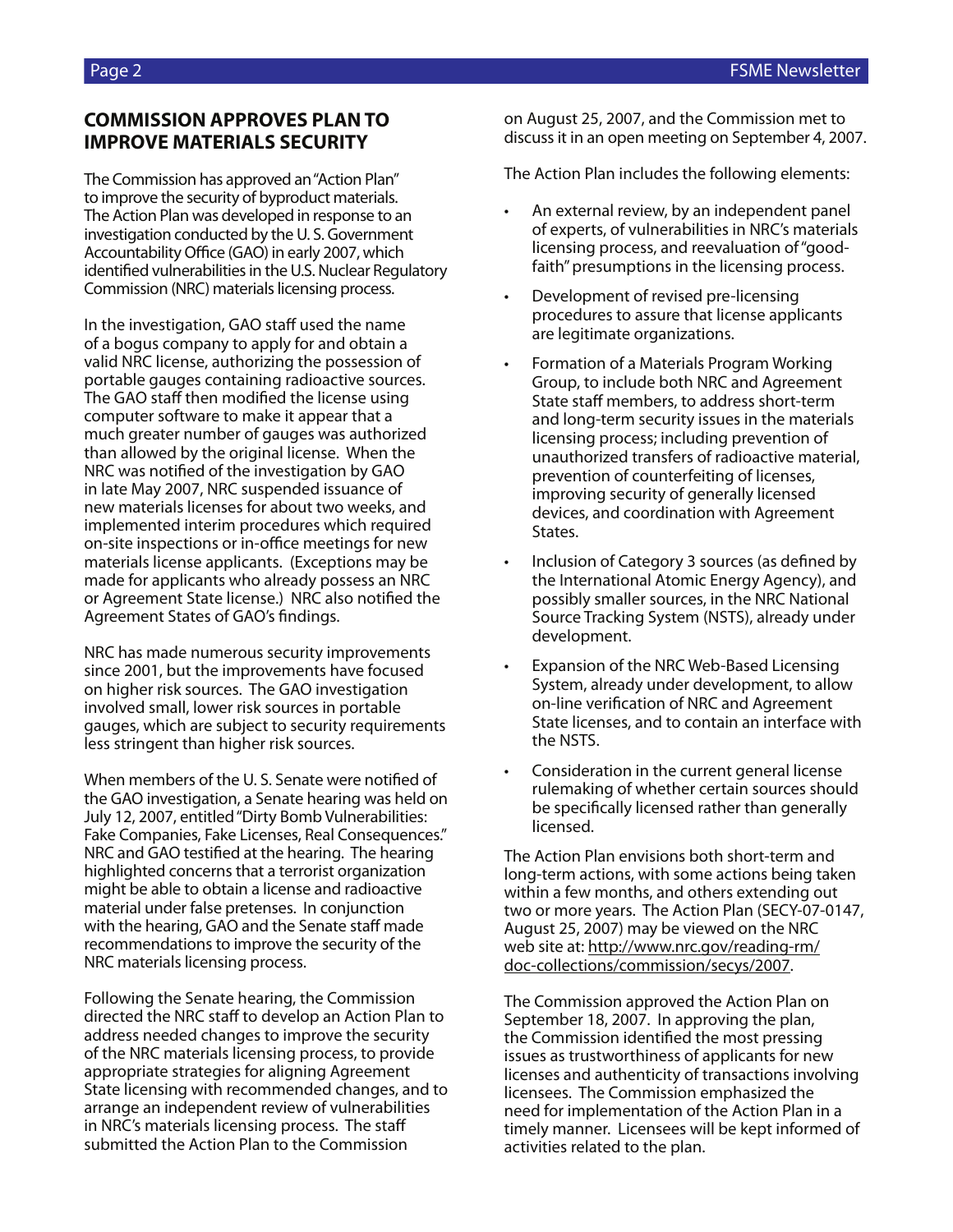(Contact: John Hickey, Office of Federal and State Materials and Environmental Management Programs, 301-415-1281; email: jwh1@nrc.gov)

## **SEALED SOURCE RECOVERY PROGRAM**

Earlier this year, the National Nuclear Security Administration's (NNSA) Global Threat Reduction Initiative (GTRI) recovered its 15,000th excess radioactive sealed source. The sources are recovered and securely stored at Los Alamos National Laboratory (LANL) in New Mexico and at other contractor-operated facilities.

The program recovers excess, unwanted, or abandoned radioactive sealed sources and other radioactive material. Permanent disposal for some of the sources began in 2005 and was expanded during 2006. The 15,000th source came from a company near Los Angeles, which used the source to manufacture quality-control gauges for the plastic and paper industry. LANL staff from GTRI's Offsite Source Recovery Project (OSRP) inspected, packaged and shipped 306 obsolete and defective sources; small tungsten-shielded, teardrop-shaped items, each containing about 150 millicuries of americium-241.

The NNSA program focuses on isotopes that exceed regulatory criteria for class C low-level waste, and other unwanted sources that pose a risk of theft for use by terrorists. Most of the sources recovered and stored at LANL contain americium-241 or plutonium. Additionally, GTRI's recovery program addresses other alpha-emitters like californium, curium, and radium. It also conducts recovery projects for large devices containing cesium-137, cobalt-60, or strontium-90 sources. NNSA has removed more than 170,000 curies of unwanted radioactive material from owners who had no other disposition path. The sealed sources were once used in applications ranging from nuclear-powered cardiac pacemakers to gauges used in paper manufacturing and petroleum exploration.

"The source recovery project has achieved the goal of providing an end-of-life disposition pathway for the sealed source life cycle in the United States, including sources for which no disposal pathway previously existed," said LANL's Senior Project Leader Julia Whitworth. "The team's efforts guarantee continued medical and other beneficial uses of sealed sources, and solve the disposition problem of unwanted sources for future generations."

Also this year, the NNSA entered a cooperative agreement with the Conference of Radiation Control Program Directors (CRCPD). The agreement provides \$2,000,000 over five years to support the CRCPD's Source Collection and Threat Reduction (SCATR) Project. The goal of this project is to address disposal needs for many smaller sources, which are not typically addressed by NNSA's other efforts. The strategy is to fund projects in individual states to consolidate large numbers of relatively small sources for more costeffective commercial disposal as are currently underway in Florida and Oregon.

In 2006, NNSA also began recovering U.S.-origin sealed sources distributed overseas. The LANL team has so far repatriated radioactive sources from South Africa, Iraq, Ecuador, and Australia. Several other projects with foreign countries, coordinated with the State Department and the International Atomic Energy Agency, are under way. For more information and to register unwanted sources, see the LANL OSRP website at http://osrp.lanl.gov.

(Contact: Joel Grimm, U.S. Department of Energy, 202-586-9681; email: joel.grimm@nnsa.doe.gov)

## **RECENT EVENTS IN URANIUM ENRICHMENT**

Progress continues for additional uranium enrichment capacity in the United States. As discussed below, two licenses have been issued for gas centrifuge uranium enrichment facilities, a third applicant has informed the NRC that it intends to submit an application for a gas centrifuge uranium enrichment facility, and a fourth applicant has informed the NRC that it plans to submit an application for a uranium enrichment facility which will use laser technology. These licensing actions continue a changeover from the current uranium enrichment technology used in the United States (gaseous-diffusion process) to the more efficient gas centrifuge and laser processes.

On June 23, 2006, the Nuclear Regulatory Commission (NRC) issued a license to Louisiana Energy Services (LES) to construct and operate a gas centrifuge uranium enrichment plant in Lea County, New Mexico. The license is the first issued by the NRC for a full-scale gas centrifuge uranium enrichment plant. The LES National Enrichment Facility will be the first commercial use in the United States of gas centrifuge technology for enriching uranium. LES began construction in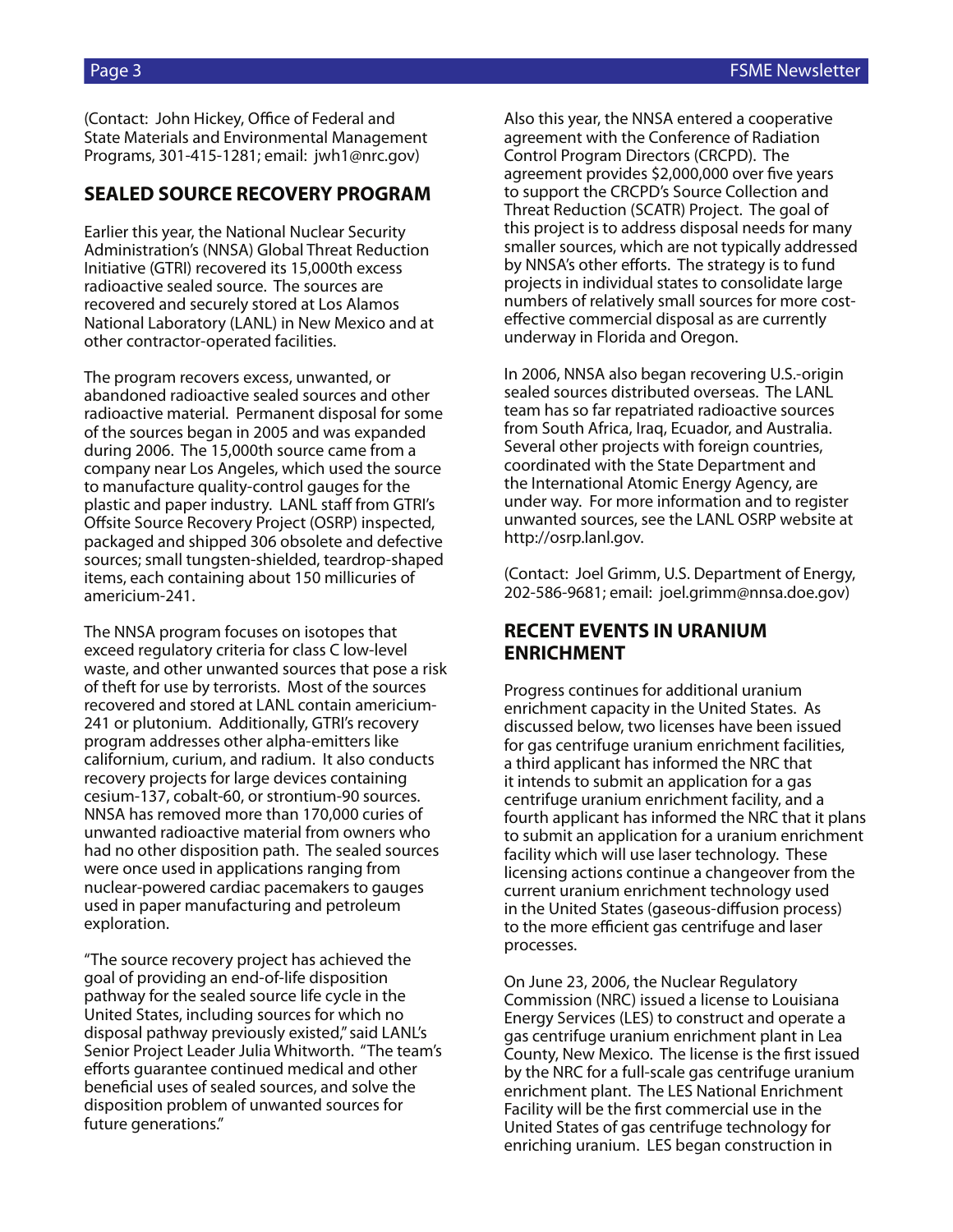August 2006. Operations will commence in mid-2009, reaching full capacity in 2013.

On April 13, 2007, the NRC issued a license to USEC Inc. to construct and operate a gas centrifuge enrichment plant in Piketon, Ohio, at the existing Portsmouth Gaseous Diffusion Plant (GDP) site. The new facility is called the American Centrifuge Plant (ACP). Facility construction began in May 2007, and will continue for 5 years through 2012. The ACP will begin initial production in 2009, reaching peak production in 2012.

AREVA NC Inc. (AREVA) met with the NRC in a closed meeting on May 21, 2007, and shortly thereafter went public with its plans to construct and operate a gas centrifuge uranium enrichment facility in the United States. The schedule proposed by AREVA is to select a site by the end of 2007, submit an application by mid 2008, have a license issued by mid 2010, start construction in late 2010, and begin operating in 2013.

In a letter dated June 29, 2007, General Electric Nuclear (GE) submitted an application to amend its Materials License SNM-1097 to authorize operation of a laboratory scale test loop and other experimental equipment for laser enrichment process research and development within the existing GE fuel manufacturing facility in Wilmington, North Carolina. GE intends to submit an application for a full-scale commercial uranium enrichment facility in early 2008.

For more information related to gas centrifuge uranium enrichment facility licensing, visit our website at http://www.nrc.gov/materials/fuelcycle-fac/gas-centrifuge.html.

(Contact: Brian W. Smith, Office of Nuclear Material Safety and Safeguards, 301-492-3137; e mail: bws1@nrc.gov)

## **ATTESTATIONS FOR AUTHORIZED INDIVIDUALS SEEKING RSO STATUS**

10 CFR 35.50 "Training for Radiation Safety Officer" provides several training and experience (T&E) pathways for individuals seeking authorization as the Radiation Safety Officer (RSO) for a medical use license. Paragraph (c)(2) establishes a pathway for authorized individuals (Authorized Medical Physicists, Authorized Nuclear Pharmacists, or Authorized Users) seeking RSO status, provided

that the authorized individual is identified on the licensee's license and has experience with the radiation safety aspects of similar types of use of byproduct material for which the individual is seeking to assume RSO responsibilities. Paragraph (d) of 10 CFR 35.50 presently requires a written attestation<sup>1</sup>, signed by a preceptor RSO, applicable to all pathways, including the (c)(2) pathway for authorized individuals. However, feedback to NRC from stakeholders (licensees, authorized individuals seeking RSO status) has indicated that obtaining the currently-required preceptor RSO attestations for already-authorized individuals has been problematic, for a variety of reasons, and has impeded the appointment of authorized individuals as RSOs.

As a result of this feedback, the NRC examined the basis for this requirement and determined that needing a preceptor RSO attestation for authorized individuals seeking RSO status was an unintended consequence that occurred during the 2005 revision to the 10 CFR Part 35 T&E requirements. Specifically, the proposed rule (published for comment in the Federal Register on December 9, 2003) did not require RSO preceptor attestations for authorized individuals seeking RSO status. However, a change unrelated to this issue was made to the regulatory framework of 10 CFR 35.50 that inadvertently resulted in applying the requirement for the preceptor statement to these authorized individuals. The NRC does not believe that this requirement should be applicable to these authorized individuals, since their radiation safetyrelated training and experience has already been reviewed and accepted by NRC during the process through which they were granted authorized status. Additionally, these individuals' radiation safety performance has been subject to review during NRC inspections of licensee activities.

Accordingly, NRC intends to pursue rulemaking to eliminate the provision requiring RSO preceptor attestation for an authorized individual seeking RSO status for a medical use license. The standard procedures for rulemaking, including providing opportunity for public comment, will be followed.

Until the rulemaking is concluded, a licensee experiencing difficulty in obtaining the preceptor attestation required in 10 CFR 35.50(d) for an authorized individual seeking RSO status can request an exemption from this requirement under 10 CFR 35.19, "Specific exemptions."

<sup>&</sup>lt;sup>1</sup>The attestation is a written statement that the applicant has completed training and experience requirements listed in paragraph (c)(2) and paragraph (e) (i.e., has training in the radiation safety, regulatory issues, and emergency procedures for the types of use for which a licensee seeks approval) of the regulation and has achieved a level of radiation safety knowledge sufficient to function independently as an RSO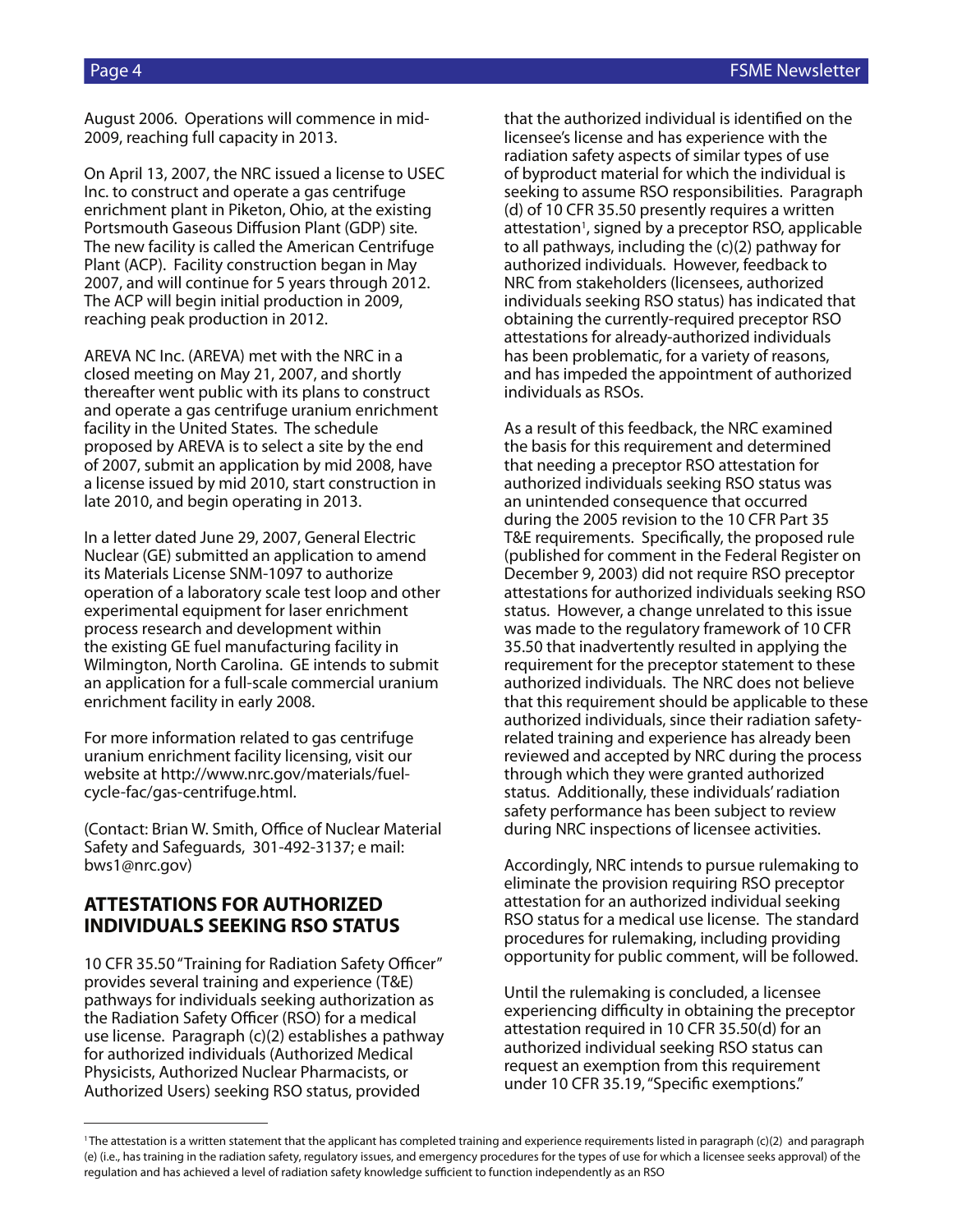(Contact: Ronald Zelac, Office of Federal and State Materials and Environmental Programs, 301-415- 7635; e-mail: rez@nrc.gov)

## **DOSE LIMIT FOR PATIENT RELEASE UNDER 10 CFR 35.75**

The December 2006 issue of the (NMSS/FSME) Licensee Newsletter contains an article which states that NRC's position for patients released under 10 CFR 35.75 is that the 5 millisievert (mSv) (0.5 rem) total effective dose equivalent (TEDE) limit on doses to other individuals from exposure to the released individual is an *annual* limit, and that the total dose resulting from multiple administrations to and multiple releases of an individual within a given year must be taken into consideration. While the regulatory history of the 1997 addition to 10 CFR Part 35 that established the patient release criteria in 10 CFR 35.75 supports the intent of an annual limit interpretation on doses, the wording of the regulation, which has not been changed since 1997, did not explicitly incorporate that intent.

The wording of 10 CFR 35.75, which does not indicate that the dose limit is an annual limit, was based on the presumption, appropriate at the time the regulation was being developed, that an individual who received a therapeutic radiopharmaceutical dosage or a therapeutic sealed source permanent implant and was released under the restrictions of 10 CFR 35.75 was highly unlikely to receive another treatment and again be released under 10 CFR 35.75 within a year, i.e., to receive multiple administrations and to undergo multiple releases within a given year. The presumption that patients receive single administrations of therapeutic doses in a given year, which is the basis used in developing the wording for the dose limit in 10 CFR 35.75, is no longer valid.

The position of the NRC, supported by the recommendations of both national and international organizations, remains that there should be an annual limit on the dose to other individuals from the release of an individual under the provisions of 10 CFR 35.75. NRC intends to pursue rulemaking to accomplish this intent. The normal procedures for rulemaking, including opportunity for public comment, will be followed.

(Contact: Ronald Zelac, office of Federal and State Materials and Environmental Programs, 301-415-7635; e-mail: rez@nrc.gov)

## **NRC RELEASES MOST OF YANKEE NUCLEAR POWER STATION SITE FOR UNRESTRICTED PUBLIC USE**

On August 10, 2007, FSME released a majority of the Yankee Nuclear Power Station site near Rowe, Massachusetts, for unrestricted public use. This action completes the decommissioning of the former nuclear power station portion of the site.

The land, approximately 30 acres, is below NRC safety requirements that allow a maximum radiation dose of 25 millirem per year from residual contamination. Release of this land for unrestricted use poses no threat to public health and safety.

Yankee's license still applies to the site's dry cask storage facility, where the spent nuclear fuel from the plant's 30 years of operation is safely stored, plus a small parcel of land surrounding this facility. The total land remaining under license is approximately five acres. The licensee, Yankee Atomic Electric Co., remains responsible for the security and protection of this land and the dry cask storage facility, and is required to maintain \$100 million in nuclear liability insurance coverage for the facility.

Yankee Nuclear Power Station began commercial operations in 1961, and ceased production October 1, 1991. Yankee Atomic Electric Co. initiated decommissioning shortly thereafter. Dismantlement and decommissioning were completed in July 2007. NRC surveys verified that cleanup met the 25 millirem per year requirement.

(Contact: John Hickman, Office of Federal and State Materials and Environmental Programs, 301-415-3017; e-mail: jbh@nrc.gov)

## **STATUS UPDATE FOR IMPLEMENTATION OF NRC REGULATORY AUTHORITY FOR NARM**

The U. S. Nuclear Regulatory Commission (NRC) has published its final rule expanding the definition of byproduct material subject to its regulatory authority, implementing certain provisions of the Energy Policy Act (EPAct) of 2005. The final regulation establishing requirements for licensing and regulating Section 11e.(3) and 11e.(4) byproduct material, as required by Section 651(e) of the EPAct, was published on October 1, 2007 (Volume 72, pages 55863-55937, of the *Federal Register* (72 FR 55863)). It adds certain naturally occurring and accelerator-produced radioactive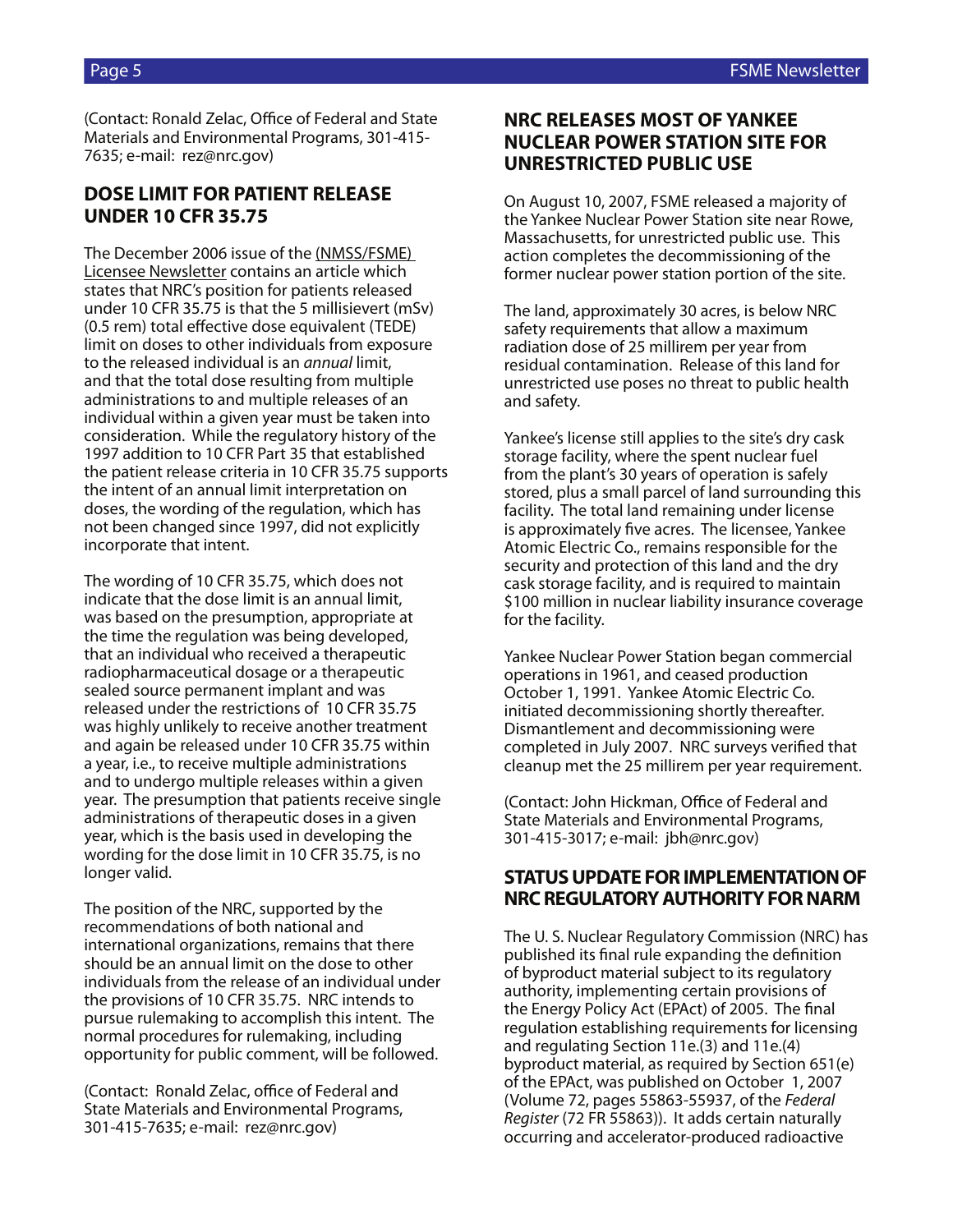material (NARM) to the definition of "byproduct material" in the NRC's regulations. These final regulations will become effective on November 30, 2007. The final regulations can be accessed on the NRC's Public Involvement Rulemaking Web site, which is located at http://www.nrc.gov/about-nrc/ regulatory/rulemaking/public-involvement.html.

As authorized by Section 651(e) of the EPAct, the Commission issued a waiver on August 31, 2005, to allow continued use and possession of NARM while the Commission developed a regulatory framework for regulation of the new byproduct material. The Commission plans to terminate the waiver in phases, beginning November 30, 2007, and ending on August 7, 2009. On November 30, 2007 (the effective date of the final rule), the Commission will terminate the waiver for Federal Government agencies, Federally Recognized Indian Tribes, Delaware, the District of Columbia, Puerto Rico, the U.S. Virgin Islands, Indiana, Wyoming, and Montana.

At this time, the NRC has not established the timing and schedule for waiver terminations for the remainder of the non-Agreement States and U.S. Territories. Notices in the *Federal Register* will be published approximately 6 months before the effective dates of the waiver terminations to notify users of their waiver terminations and implementation dates of the rule.

Upon waiver termination, all persons who possess the new byproduct material in these States, U.S. Territories, or areas of exclusive Federal jurisdiction must be in compliance with the NRC regulations. However, the rule provides authorization for continued use of the new byproduct material prior to obtaining a license or license amendment, as long as applications are made within specified times. Such persons will either be required to: (1) apply for license amendments for the new byproduct material within 6 months from the date the waiver is terminated, if they hold an NRC specific license, or (2) submit a license application for the new byproduct material within 12 months from the date the waiver is terminated.

In conjunction with the effective date of the final rule, the NRC intends to terminate the waiver for all 34 Agreement States that provided a certification from their Governor to the NRC as described in the EPAct and the NRC's Transition Plan mandated by the EPAct. Users of the new byproduct material in Agreement States should contact their respective Agreement State regulatory agency with any questions related to the regulation of these materials.

The EPAct requires the NRC to prepare and publish a transition plan that addresses both Agreement and non-Agreement States to facilitate an orderly transition of regulatory authority with respect to the newly added byproduct material. The draft transition plan is available for review via the NRC's Agency-wide Documents Access and Management System (ADAMS) at http://www.nrc.gov/readingrm/adams.html; click on the Web-based access link. The document is available in ADAMS under Accession No. ML062990137. The NRC anticipates that publication of the final transition plan in the *Federal Register*, which will not be substantively changed from the draft transition plan, will occur before the effective date of the final regulations.

Additional details about the implementation of the final rule on can be found in a recently issued Regulatory Issue Summary (RIS). RIS 2007-22 was issued on October 16, 2007, to inform recipients of the status of the NRC's efforts to implement the requirements of Section 651(e) of the Energy Policy Act of 2005 (EPAct) on "Treatment of Accelerator-Produced and Other Radioactive Material as Byproduct Material." This RIS updates the information contained in RIS 2007-05, "Status and Plans for Implementation of NRC Authority for Certain Naturally Occurring and Accelerator-Produced Radioactive Material," dated March 20, 2007. This RIS is available for review at http://www. nrc.gov/reading-rm/doc-collections/gen-comm/ reg-issues/2007/.

NRC staff is finalizing revisions to the NUREG-1556 guidance for Volume 9, "Program-Specific Guidance about Medical Use Licenses," Volume 13, "Program-Specific Guidance about Commercial Radiopharmacy Licenses," and the new Volume 21 "Program-Specific Guidance about Possession Licenses for Production of Radioactive Materials Using an Accelerator." The NRC provided stakeholders with an opportunity to comment on these NUREGs in the Spring/Summer of 2007. The NRC intends to finalize the licensing guidance in conjunction with the effective date of the final rule.

For more information on NARM-related activities, please go to the "NARM Toolbox" at the NRC's Office of Federal and State Materials and Environmental Management Programs (FSME) Web site at http://nrc-stp.ornl.gov/narmtoolbox.html.

(Contacts: Kim Lukes or Duane White, Office of Federal and State Materials and Environmental Management Programs, 301-415-6701 or 301-415-6272; e-mail: kxk2@nrc.gov or dew2@nrc.gov.)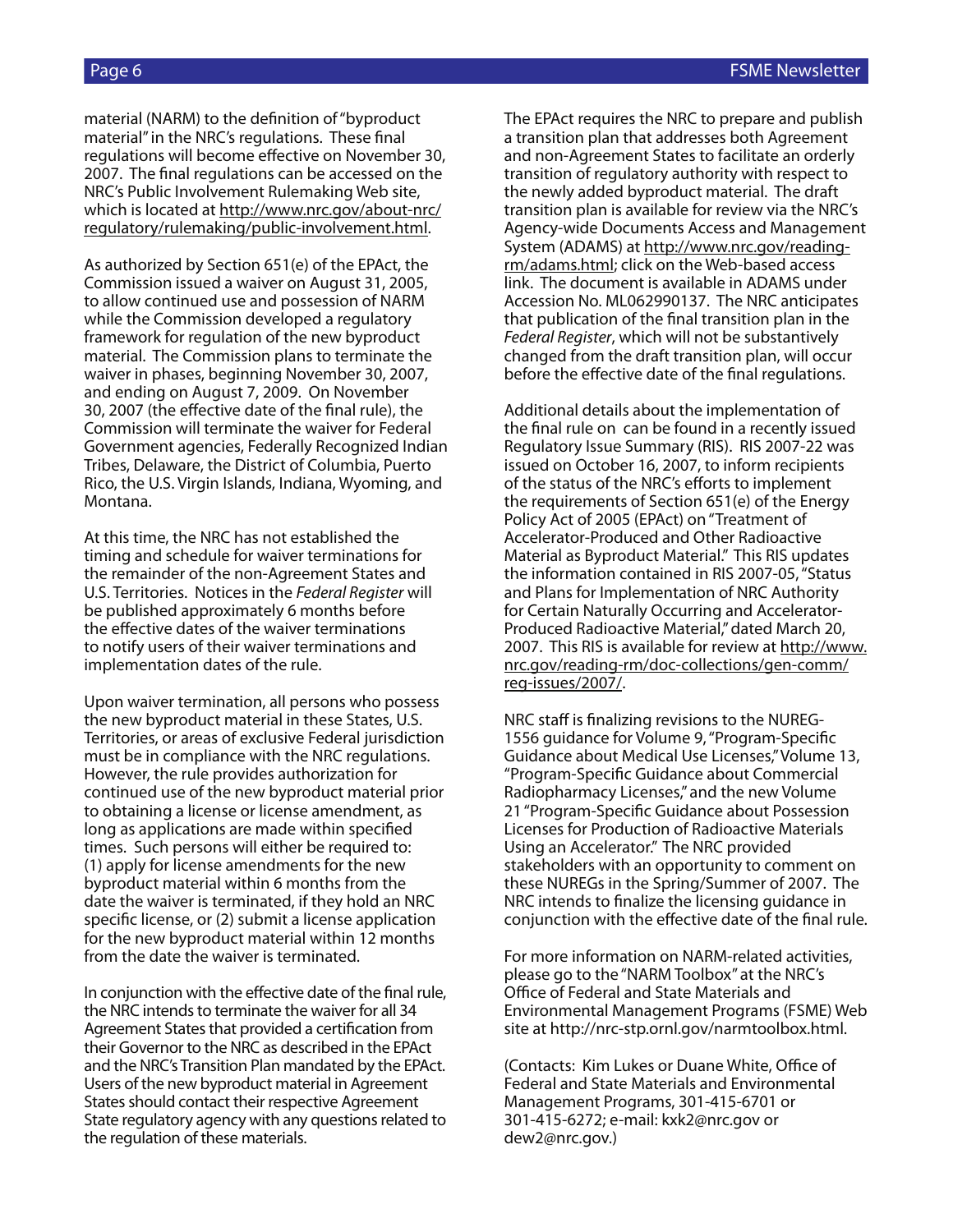## **GENERIC COMMUNICATIONS ISSUED (July 1, 2007 - September 30, 2007)**

The following are summaries of U.S. Nuclear Regulatory Commission (NRC) generic communications. If one of these documents appears relevant to your needs and you have not received it, please call one of the technical contacts listed below. The Internet address for the NRC library of generic communications is http://www. nrc.gov/reading-rm/doc-collections/gen-comm/ index.html. Please note that this address is casesensitive and must be entered exactly as shown.

### *Bulletins (BLs)*

None.

## *Generic Letters (Gls)*

None.

## *Information Notices (INs)*

**IN 2007-25, "Suggestions from the Advisory Committee on the Medical Use of Isotopes For Consideration to Improve Compliance With Sodium Iodide I-131 Written Directive Requirements in 10 CFR 35.40 and Supervision Requirements in 10 CFR 35.27"** was issued July 19, 2007. This IN was issued to all medical-use licensees and NRC Master Materials Licensees. All Agreement State Radiation Control Program Directors and State Liaison Officers.

 (Technical contact: Donna-Beth Howe, PhD (301) 415-7848; e-mail dbh@nrc.gov)

**IN 2007-23, "Inadvertent Discharge of Halon 1301 Fire-suppression System from Incorrect and/or Out-of-Date Procedures,"** was issued August 8, 2007. This IN was issued to all holders of operating licenses for nuclear power reactors, except those who have permanently ended operations and have certified that fuel has been permanently removed from the reactor vessel. All holders of licenses for fuel cycle facilities.

(Technical contacts: Rex Wescott, NMSS, (301)492-3107; e-mail rgw@nrc.gov; and Naeem Iqbal, NRR, 301-415-3346; nxi@nrc.gov)

**IN 2007-26, "Combustibility of Epoxy Floor Coatings at Commercial Nuclear Power Plants,"** was issued August 13, 2007. This IN was issued to all holders of operating licenses for nuclear power reactors and fuel cycle facilities except licensees for reactors that have permanently ceased operations

and who have certified that fuel has been permanently removed from the reactor vessel.

(Technical contacts: Naeem Iqbal, NRR, (301) 415-3346; e-mail nxi@nrc.gov; and Darrell L. Schrum, Region III, (630) 829-9741; e-mail dls3@nrc.gov).

## *Regulatory Issue Summaries (RIS)*

**RIS 2007-13, "Verification of the Authenticity of Materials Possession Licenses,"** was issued August 31, 2007. This RIS was issued to all U.S. Nuclear Regulatory Commission materials licensees, and all Agreement State Radiation Control Program Directors and State Liaison Officers.

(Technical contacts: Christian Einberg, FSME, (301) 415-5422; e-mail cee1@nrc.gov; Tomas Herrera, FSME, (301) 415- 7138; e-mail txh1@nrc. gov; and Jane Marshall, NMSS, (301) 492-3138; e-mail jem1@nrc.gov)

**RIS 2007-18, "Data for Updating the Interim Inventory of Radioactive Sources,"** was issued September 7, 2007. This RIS was issued to all U.S. Nuclear Regulatory Commission Part 40, Part 50, Part 70, Part 72, and Part 76 licensees and certificate holders who are authorized to possess sources of radioactive material at the Category "3.5" activity or higher.

(Technical contacts: William R. Ward, FSME, (301) 415-7038; e-mail wrw1@nrc.gov; and Nima Ashkeboussi, FSME, (301) 415-7637; e-mail naa@nrc.gov)

(General Contact: Angela R. McIntosh, FSME, 301- 415-5030; email: arm@nrc.gov)

## **SIGNIFICANT EVENTS**

*Event #1:* Unauthorized Administration of Radiopharmaceutical

*Date and Place:* August 6, 2007, Piedmont, North Carolina

*Nature and Probable Causes:* The licensee reported that a nuclear medicine technologist performed a diagnostic cardiac imaging exam on himself. He administered himself with 1.46 gigabecquerel (39.4 millicuries) of Tc-99m myoview for a stress test and followed it up with 0.43 gigabecquerel (11.6 millicuries) of Tc-99m myoview for the rest test. Both administrations occurred on August 6, 2007, and were done without the licensee's or an authorized user's knowledge or consent. The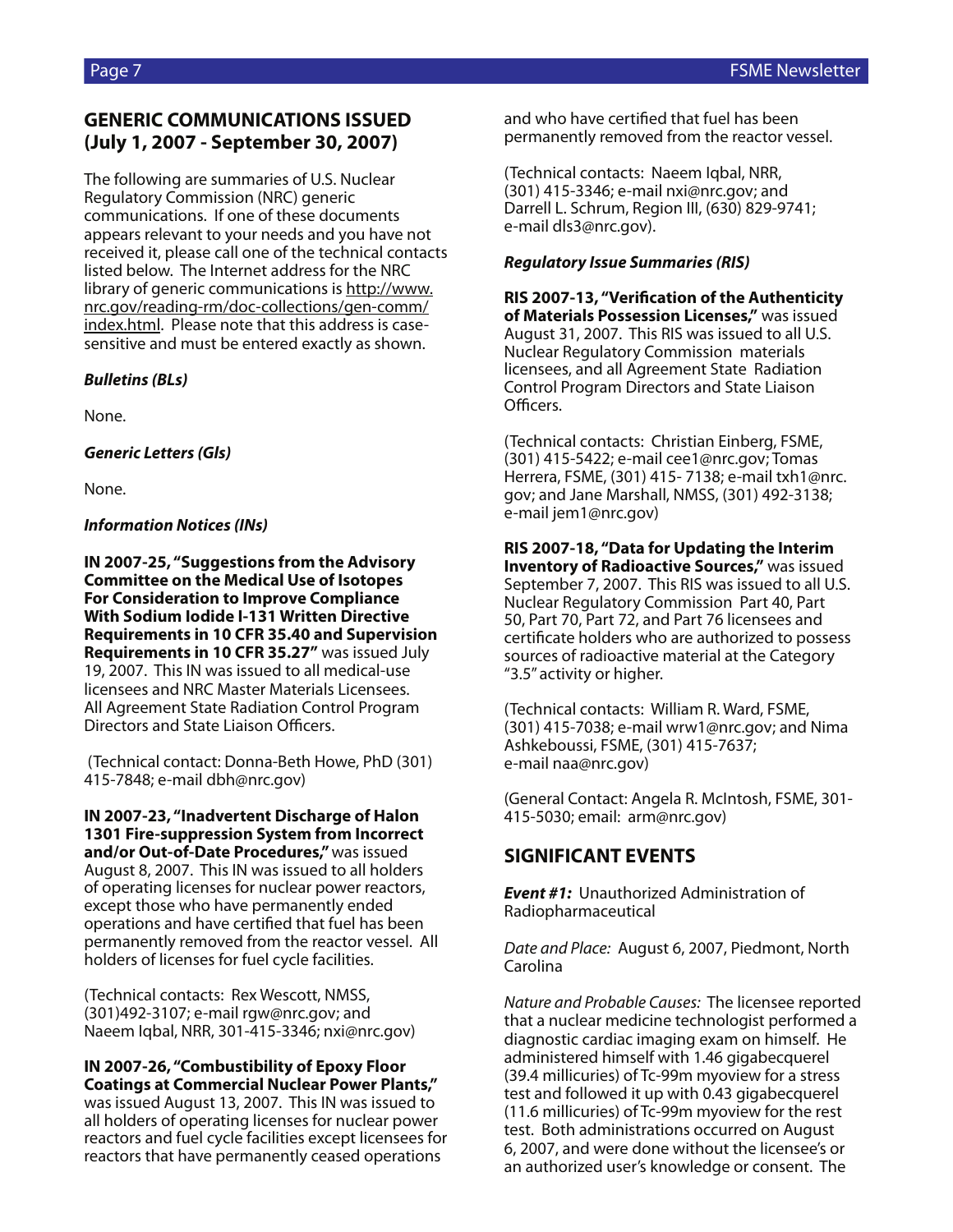technologist used a dose intended for a patient that did not show up for a scheduled exam. The technologist later informed the authorized user of the incident. The North Carolina Radioactive Materials Branch will inspect the licensee. The nuclear medicine technologist's employment was terminated.

*Event #2* Overexposure During Radiographic **Operations** 

*Date and Place:* September 14, 2007, Beaumont Texas

*Nature and Probable Causes:* The licensee reported potential personnel overexposures during industrial radiography on a 6.5 foot steel ladle at a steel mill east of Beaumont, Texas. The radiographers were using a QSA Global exposure device (Model 943) and a Co-60 source (Model A-424-14, serial #36391B) with an activity of 3.48 terabecquerel (94 curies). Two radiographers noticed that their pocket dosimeters read offscale (>200 milliRoentgen). The radiographers had just changed the film in the holder, which was located approximately seven inches from the source collimator. It appeared that the source had not been retracted into the exposure device. It was determined that the source was stuck approximately 1.5 feet from the exposure device, due to a crimped guide tube. A ladder was used to enter the ladle from one side and the source collimator was positioned on the opposite side with a magnetic hold. The magnetic hold fell off the ladle during radiography and damaged the guide tube, restricting full retraction of the source during the last two shots. A survey was taken on the last shot and the source was discovered to be unshielded. A specialist responded to the jobsite and successfully retracted the source. However, the source retrieval was difficult. During retrieval, the specialist's pocket dosimeter went off-scale (>5 Roentgen (R)). The specialist switched to another pocket dosimeter with a range of 0 to 20 R. At the completion of the retrieval, the specialist had an indicated exposure of 13 centisieverts (rem). The licensee sent all three individuals' badges off for emergency processing. The Radiation Emergency Assistance Center/Training Site recommended that the individuals be medically examined with follow up blood chemistry tests. The Texas Department of Health will investigate the incident.

(Contact: Angela R. McIntosh, FSME, 301-415-5030; e-mail: arm@nrc.gov)

### **SIGNIFICANT ENFORCEMENT ACTIONS**

The NRC's enforcement program can be accessed via NRC's homepage [http://ww.nrc.gov/] under "What We Do." Documents related to cases can be accessed at [http://www.nrc.gov/], "Electronic Reading room," "ADAMS Documents." Help using ADAMS is available from the NRC Public Document Room, telephone: 301-415-4737 or 1-800-397-4209.

#### *Portable Gauges*

#### **R&M Engineering, Inc. (EA-07-180; 07-181)**

On October 23, 2007, a Notice of Violation (NOV) and Proposed Imposition of Civil Penalty in the amount of \$3,250 was issued for a Severity Level III violation of 10 CFR 30.34(i) involving the licensee's failure, on two instances, to maintain a minimum of two independent physical controls that formed tangible barriers to secure a portable gauge from unauthorized removal during a period when the portable gauge was not under the control and constant surveillance of the licensee. In the second instance, this resulted in the loss of the gauge into the public domain. Specifically, in the first instance, an authorized portable gauge user left the portable gauge unattended and unsecured in the bed of a company truck as he returned to the office to retrieve paperwork. In the second instance, the licensee failed to use two independent physical controls to secure a portable gauge after it fell out of a company vehicle onto a public highway and until it was retrieved and returned by a member of the public a few minutes later.

#### **Alaska Industrial X-Ray, Inc. (EA-07-261)**

On October 19, 2007, an Order Suspending Licensed Activities (Effective Immediately) was issued to Alaska Industrial X-Ray, Inc. (AIX) based on the NRC's determination that all AIX radiographers, including AIX's Radiation Safety Officer, and assistants, violated 10 CFR 34.41(a) by performing industrial radiographic operations at a temporary job site with only one qualified individual present during operations. The evidence the NRC relied on indicates that these activities have occurred on numerous occasions, for a period of up to three years. Because the NRC issued a Notice of Violation on April 25, 2001, for a willful violation of 10 CFR 34.41(a) at the same client facility location, serious concerns were raised regarding AIX's willingness to comply with the Commission's requirements and its ability to conduct licensed activities without undue risk to the public's health and safety, resulting in the issuance of this order suspending all radiographic operations authorized by AIX's license.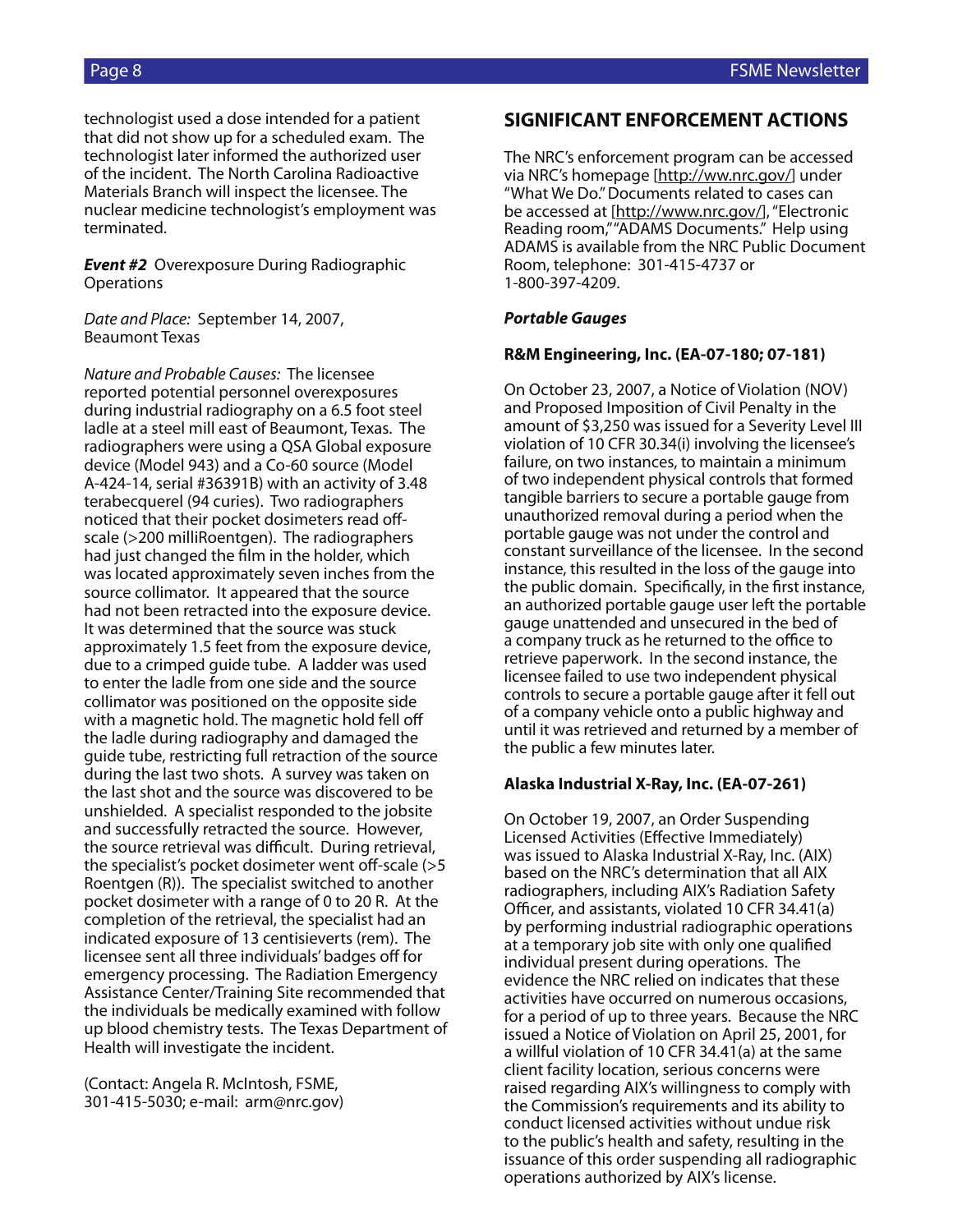### **MC Squared, Inc. (EA-07-101; EA-07-104)**

On September 13, 2007, a Notice of Violation and Proposed Imposition of Civil Penalty in the amount of \$3,250 was issued for a Severity Level III problem composed of two Severity Level III violations. The first violation involved the failure of MC Squared, Inc., an Agreement State licensee (licensee), to file NRC Form 241 at least three days prior to engaging in licensed activities within NRC jurisdiction. Specifically, the licensee stored or used a portable gauge containing byproduct material (americium-241 and cesium-137) at two Indian Reservations which are areas of exclusive NRC jurisdiction regarding the use of NRC-licensed materials. The licensee did not file NRC Form 241 prior to using the material at these sites. The second violation involved the licensee's failure to use a minimum of two independent physical controls to secure a portable gauge from unauthorized removal when the gauge was not under the control and constant surveillance of the licensee. This failure may have contributed to the theft of the gauge which was reported. Specifically, the licensee stored the gauge in an unlocked trailer, located in an unrestricted area when an authorized user was not present. Although the gauge was in a locked container, the gauge had no physical control to form tangible barriers to secure the gauge from unauthorized removal, because the gauge container was not secured to the trailer, nor was access to the trailer controlled.

### **Cal Testing Services, Inc. (EA-07-191**)

On September 7, 2007, a Notice of Violation was issued for a Severity Level III violation involving a radiographer who, contrary to the requirements in 10 CFR 34.37(a), did not wear a personnel dosimeter on the trunk of the body, during radiographic operations. Specifically, the radiographer placed his personnel dosimeter into his coat pocket and subsequently removed his coat and left the coat (with dosimeter in the pocket) in the vicinity of the camera prior to radiographic operations.

### **Valley Quarries, Inc. (EA-07-156)**

On August 16, 2007, a Notice of Violation (NOV) and Proposed Imposition of Civil Penalty in the amount of \$3,250 was issued for a Severity Level III violation of 10 CFR 30.34(i) involving the failure to maintain a minimum of two independent physical controls that formed tangible barriers to secure a portable gauge from unauthorized removal during a period when the portable gauge was not under the control and constant surveillance of the

licensee, which may have contributed to the theft of the gauge. Specifically, a portable nuclear gauge was stolen from an unattended licensee vehicle that was parked at an employee residence. While the gauge was unattended, the licensee had only a single tangible barrier in place to prevent the theft.

### **PK Associates, Inc. (EA-07-166)**

On August 2, 2007, a Notice of Violation was issued for a Severity Level III violation of 10 CFR 30.34(i). The violation involved the failure to maintain a minimum of two independent physical controls that formed a tangible barrier to secure a portable gauge from unauthorized removal during a period when the gauge was not under direct control or surveillance. Specifically, a Troxler portable gauge was found unattended on top of a two foot wall, adjacent to a new road construction project. The authorized user was out of the direct line of sight to the gauge, leaving the gauge unattended for approximately ten minutes.

## **C&W Enterprises, Inc. (EA-07-022)**

On July 13, 2007, a Notice of Violation and Proposed Imposition of Civil Penalty in the amount of \$3,250 was issued for a Severity Level III violation. The violation of 10 CFR 30.34(i) involved the licensee's failure to use a minimum of two independent physical controls that formed tangible barriers to secure a portable gauge from unauthorized removal when the portable gauges was not under the control and constant surveillance of the licensee. Specifically, no tangible barrier was used to secure a portable gauge that was stored in a warehouse, prior to November 27, 2006, and on April 24, 2007, only one physical control that formed a tangible barrier was used to secure the portable gauge from unauthorized removal.

### **JCK & Associates (EA-07-127)**

On June 8, 2007, a Notice of Violation and Exercise of Enforcement Discretion were issued for two Severity Level III violations. The first violation involved the licensee's failure to meet the terms and conditions of an order issued to the licensee for not paying its annual fees. The second violation involved the licensee's failure to use a minimum of two independent physical controls that form tangible barriers to secure three portable gauges from unauthorized removal, when the portable gauges were not under the control and constant surveillance of the licensee. Specifically, the licensee stored the gauges in unlocked transportation cases located inside an unoccupied,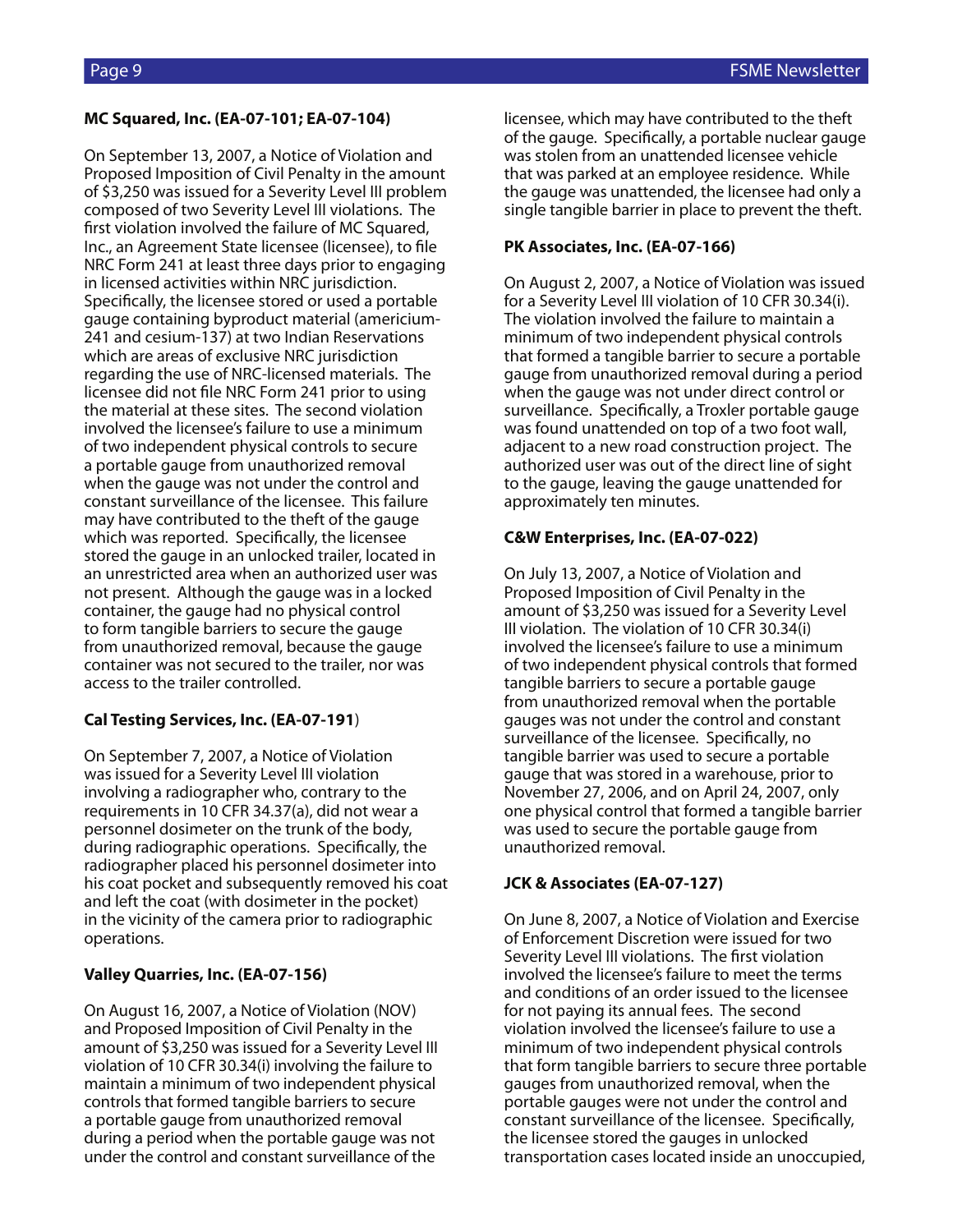unlocked hallway that could be accessed by unauthorized individuals. Although a civil penalty would normally be issued in this case, enforcement discretion was exercised because the licensee has transferred all licensed material to an authorized recipient, its NRC license has been terminated, and the licensee has no intention of conducting NRClicensed activities in the future.

### *Radiography*

#### **Department of the Navy, Marine Corps Logistics Base (EA-07-091; EA-07-093)**

On June 29, 2007, a Notice of Violation was issued for two Severity Level III violations in accordance with the Enforcement Policy. The first violation involved a radiography device containing a quantity of Iridium-92 that was mistakenly shipped and stored for a period of 12 days before it was discovered and recovered during a routine survey. Although the source was properly shielded, and it was unlikely that a member of the general public could gain access to it, significant radiation exposures could have occurred if the source had been improperly handled, transferred or removed from the facility, or if the source was removed from it's shielding. The second violation involved a radiographer who exposed a Cobalt-60 source before ensuring that the high radiation area was cleared. This failure resulted in radiation doses to the crew that exceeded expected exposures. The failure to clear the high radiation area before conducting operations created a potential for the exposures to have been in excess of regulatory limits.

### *Medical*

### **University of Pittsburgh (EA-06-266; EA-06-278)**

On July 23, 2007, a Notice of Violation and Confirmatory Order (Effective Immediately) were issued to the licensee, for a Severity Level III violation. As a result of an Alternative Dispute Resolution (ADR) mediation session conducted at the licensee's request, the NRC agreed to final disposition of this matter by citing a single violation of the requirements in 10 CFR 35.24(b). Specifically, the licensee through the Radiation Safety Officer (a) failed to ensure that the physical presence requirements of 10 CFR 35.615(f)(3) from May 13, 2004, to March 10, 2005; and (b) failed to ensure that written directives were consistently signed by all three members of a Gamma Knife team prior to administration of gamma stereo tactic radiosurgery treatments in accordance with 10 CFR 35.32 between 1998 and 2000. The NRC concluded that certain aspects of the 10

CFR 35.24(b) violation were willful. The licensee disputed this conclusion. The NRC and the licensee have agreed to disagree regarding any willful aspects of this violation. In light of the actions that the licensee has taken, or has committed to take, as described in the Confirmatory Order, as well as the fact that the violation did not result in any known safety consequences to patients, workers, or the public, the NRC agreed to issue a Notice of Violation without a civil penalty.

### **Hackley Hospital (EA-07-071)**

On June 20, 2007, a Notice of Violation was issued for a Severity Level III violation involving a failure to develop written procedures to provide high confidence that each administration was in accordance with the written directive. Specifically, the licensee's written procedures for prostate seed implant treatment did not include appropriate steps or guidance to ensure that radioactive sources were positioned in the patient in accordance with the written directive and treatment plan.

#### **Cooper Health System (EA-07-102; EA-07-126)**

On June 8, 2007, a Notice of Violation was issued for two Severity Level III violations. The first violation involved a failure to verify that a high dose rate remote afterloader brachytherapy treatment was administered in accordance with the treatment plan and written directive. The second violation involved a failure to report a medical event. Specifically, a high dose rate remote afterloader treatment fraction was delivered in which the source was positioned outside of the patient's body for a portion of the treatment. The dose delivered to the treatment site differed from the prescribed dose by more than 50 rem to an organ or tissue and the fractionated dose differed from the prescribed dose, for a single fraction, by 50 percent or more.

## **SELECTED** *FEDERAL REGISTER* **NOTICES (August 1, 2007 – September 30, 2007)**

"Regulatory Guide: Issuance, Availability" 72 FR 42137, August 1, 2007.

(Contact: John N. Ridgely, Office of Nuclear Regulatory Research, 301-415-6555; email: JNR@nrc.gov.)

"NUREG–1556, Volume 9, Revision 2, ''Consolidated Guidance About Materials Licenses Program-Specific Guidance About Medical Use Licenses; Draft Guidance Document for Comment" 72 FR 42442, August 2, 2007.